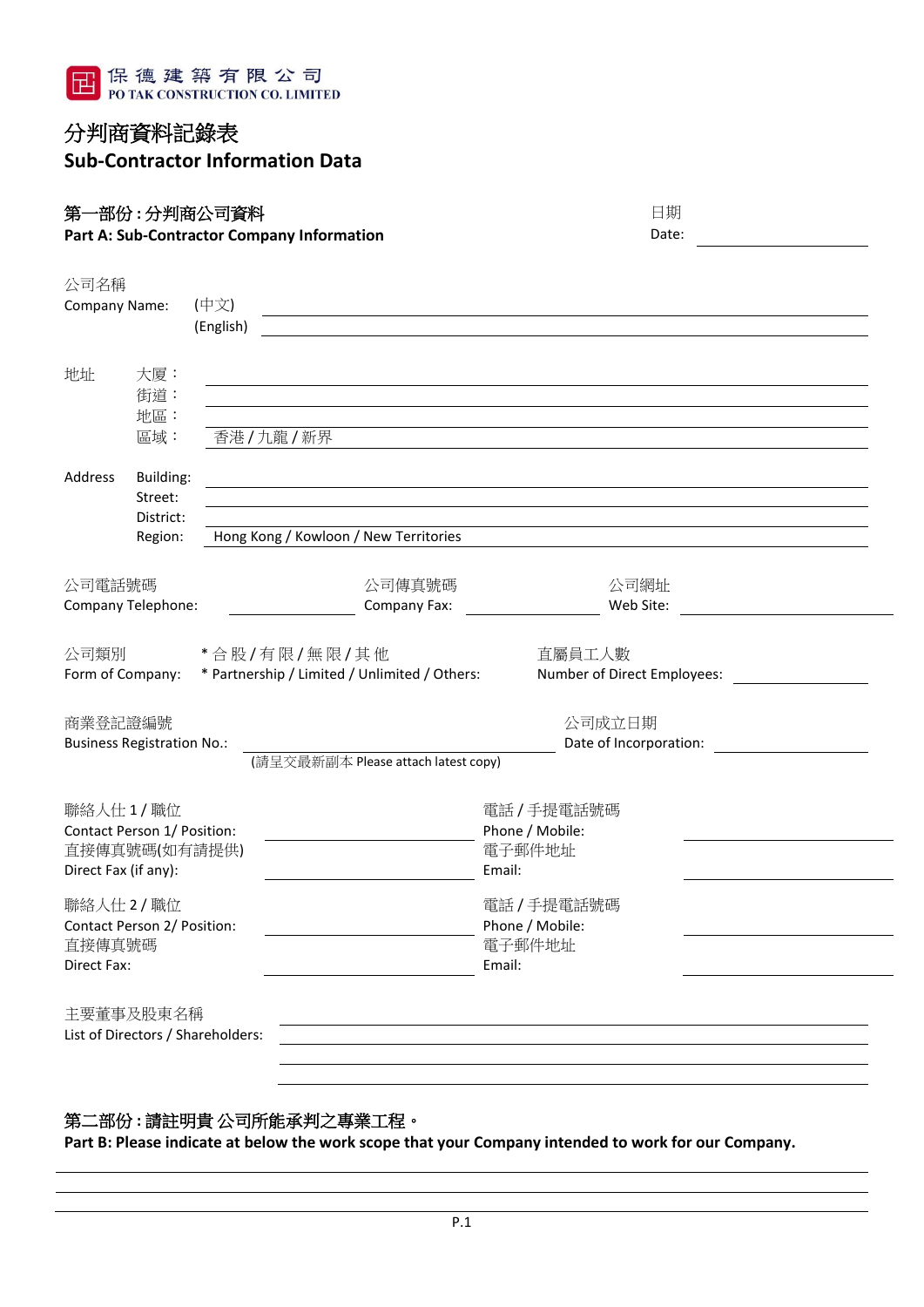

#### 第三部份: 表現調查評估問卷 (請連同相關之附屬文件與此表格一併提交)

Part C: Assessment Questionnaire (Please attach the supporting documents together with this Application Form for substantiation)

收集下述文件只作為本公司評估貴 公司的申請用途,本公司決不會向外界透露貴 公司的任何資料。 Please be assured that collection of the following documents from your Company is solely for the purpose of assessment of your application and for internal reference, our Company will not release any of these information to other outsider party.

| L              | 公司經驗 Company Experience                                                                                                                                                 |                            |                      |                                                |       |      |  |  |
|----------------|-------------------------------------------------------------------------------------------------------------------------------------------------------------------------|----------------------------|----------------------|------------------------------------------------|-------|------|--|--|
| 1              | 你是否能提供貴公司過往3年之工作經驗或工程案例?<br>Can you provide job experience or job references of your Company for the past 3 years?                                                      | 是 Yes                      | 否 No                 |                                                |       |      |  |  |
|                | (請例明工程名稱、發展商、總承建商、工程範圍、分判合約價值及完工日期)                                                                                                                                     |                            |                      |                                                |       |      |  |  |
|                | (Please specify project name, developer, main contractor, works scope, contract value & completion date)                                                                |                            |                      |                                                |       |      |  |  |
| $\overline{2}$ | 貴公司有否附屬工廠或擁有自置的工程機械和設備?(如適用)<br>是 Yes                                                                                                                                   |                            |                      |                                                |       |      |  |  |
|                | Does your Company have subsidiary factory, owned major plants & equipment? (if applicable)                                                                              |                            | 否 No                 |                                                |       |      |  |  |
|                |                                                                                                                                                                         |                            |                      |                                                |       |      |  |  |
|                | 如有,請提供詳盡資料<br>If yes, please specify:                                                                                                                                   | 附屬工廠<br>Subsidiary factory |                      | 擁有自置的工程機械和設備<br>Owned major plants & equipment |       |      |  |  |
|                |                                                                                                                                                                         |                            |                      |                                                |       |      |  |  |
| 3              | 貴 公司以往有否直接與總承建商一起工作?                                                                                                                                                    |                            |                      |                                                | 是 Yes | 否 No |  |  |
|                | Has your Company worked directly with main contractors before?<br>(請於上述工程參考內註明)                                                                                         |                            |                      |                                                |       |      |  |  |
|                | (Please indicate at the above job reference list)                                                                                                                       |                            |                      |                                                |       |      |  |  |
|                | 請提供介紹人資料。                                                                                                                                                               |                            |                      |                                                |       |      |  |  |
|                | Please provide details of referral(s).                                                                                                                                  |                            |                      |                                                |       |      |  |  |
|                | 公司名稱(總承建商)<br>聯絡人仕                                                                                                                                                      |                            | 分判工程範圍               |                                                | 服務年期  |      |  |  |
| Ť              | Company name (Main Contractor)<br><b>Contact Person</b>                                                                                                                 |                            | Sub-Contracted works | Years of services                              |       |      |  |  |
| ij             |                                                                                                                                                                         |                            |                      |                                                |       |      |  |  |
|                |                                                                                                                                                                         |                            |                      |                                                |       |      |  |  |
| Ш              | 財政能力 Financial Capacity                                                                                                                                                 |                            |                      |                                                |       |      |  |  |
| 1              | 你可否提供貴公司最近期的財政記錄?                                                                                                                                                       |                            |                      |                                                | 是 Yes | 否 No |  |  |
|                | Can you provide your Company latest financial statements?                                                                                                               |                            |                      |                                                |       |      |  |  |
| $\overline{2}$ | 請於以下表格內提供貴 公司過去 3 年的營業數據:                                                                                                                                               |                            |                      |                                                |       |      |  |  |
|                | Please provide in the following table the business figures of your Company for the past 3 years :                                                                       |                            |                      |                                                |       |      |  |  |
|                | 財政年份<br>Financial year<br>每年營業額<br>HK\$<br>Annual turnover                                                                                                              |                            | HK\$                 | HK\$                                           |       |      |  |  |
|                | 每年盈利額<br>HK\$<br>Annual profit                                                                                                                                          |                            | HK\$                 | HK\$                                           |       |      |  |  |
| 3              | 你可否提供以茲證明貴公司財務狀況的銀行證明信?                                                                                                                                                 |                            |                      |                                                | 是 Yes | 否 No |  |  |
|                | Can you provide bank reference letter outlining the credit position of your Company?                                                                                    |                            |                      |                                                |       |      |  |  |
| 4              | 貴 公司能否提供有關其下分判商糧款收據之記錄並願意將來於我們的工程內提供有關之記錄?                                                                                                                              |                            |                      |                                                |       | 否No  |  |  |
|                | Does your Company maintain records of payment receipt from your downstream Sub-Contractors and<br>are you willing to provide payment receipt in future in our projects? |                            |                      |                                                |       |      |  |  |
| 5              | 貴公司是否與其下分判商以書面形式簽訂分判合約?                                                                                                                                                 |                            |                      |                                                |       | 否 No |  |  |
|                | Does your Company adopt written Sub-Contract with your downstream subcontractors?                                                                                       |                            |                      |                                                |       |      |  |  |
| 6              | 貴 公司可或願意承接本公司工程項目的金額為 :-                                                                                                                                                |                            |                      |                                                |       |      |  |  |

Contract value your Company is able or willing to take with our Company:

最高 Max: HK\$ **Nine Max: HK\$** 最低 Min: HK\$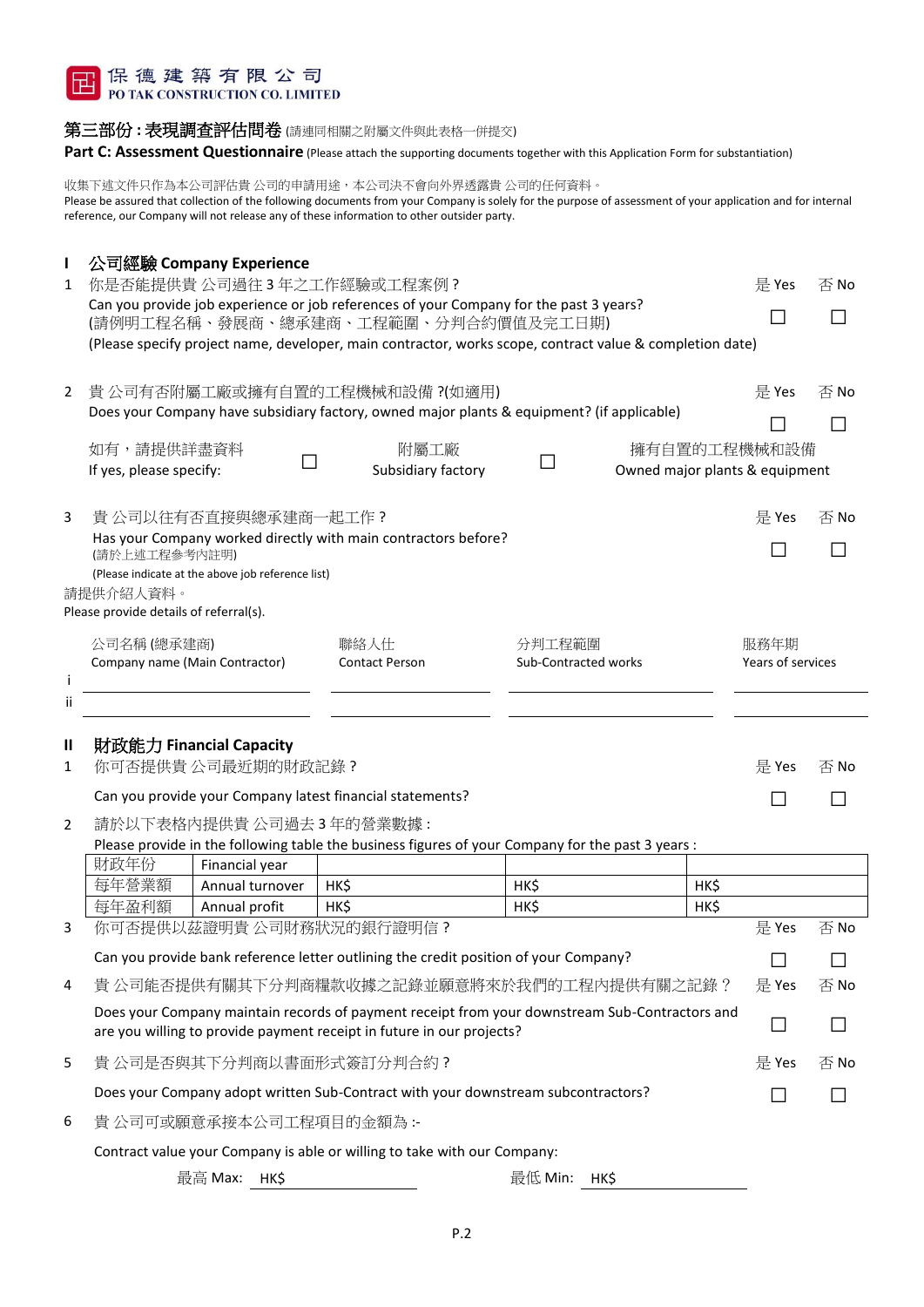# 日保德建築有限公司<br>POTAK CONSTRUCTION CO. LIMITED

#### **III** 品質管理 **Quality Management**

| 1              | 貴 公司有否取得 ISO 9001 品質管理系統認証?                                                                                                                   | 是 Yes                    | 否No  |
|----------------|-----------------------------------------------------------------------------------------------------------------------------------------------|--------------------------|------|
|                | Has your Company obtained ISO 9001 Quality Management System certification?                                                                   | $\Box$                   |      |
| $\overline{2}$ | 貴 公司有否建立一套管理產品或服務品質的系統?                                                                                                                       | 是 Yes                    | 否 No |
|                | Has your Company developed a system to manage the quality of your product or service?                                                         | $\Box$                   |      |
| 3              | 貴 公司有否委派專人全職負責品質控制?                                                                                                                           | 是 Yes                    | 否 No |
|                | Has your Company appointed full time staff responsible for quality control?                                                                   |                          |      |
| 4              | 貴 公司有否取得前客戶的推薦信?                                                                                                                              | 是 Yes                    | 否 No |
|                | Has your Company obtained any recommendation letter from your previous clients?                                                               |                          |      |
| IV             | 環境 / 能源管理 Environmental / Energy Management                                                                                                   |                          |      |
| 1              | 貴 公司在過往3年內沒有因觸犯環保法規而被定罪。<br>Your Company did not receive any conviction for breach of environmental regulation in the past 3                  | 是 Yes                    | 否 No |
|                | years.                                                                                                                                        | $\overline{\phantom{a}}$ |      |
| $\overline{2}$ | 貴公司有否取得 ISO 14001 環境管理系統認証?                                                                                                                   | 是 Yes                    | 否 No |
|                | Has your Company obtained ISO 14001 Environmental Management System certification?                                                            | $\Box$                   |      |
| 3              | 貴 公司有否委派專人全職負責執行環保的工作?                                                                                                                        | 是 Yes                    | 否No  |
|                | Does your Company appoint full time staff solely responsible for environmental duties?                                                        | $\Box$                   |      |
| 4              | 貴 公司有否取得 ISO 50001 能源管理系統認証?                                                                                                                  | 是 Yes                    | 否 No |
|                | Has your Company obtained ISO 50001 Energy Management System certification?                                                                   | $\mathsf{L}$             |      |
| V              | 安全管理 Safety Management                                                                                                                        |                          |      |
| $\mathbf{1}$   | 貴 公司有否建立一套符合 OHSAS 18001 或工廠及工業經營(安全管理)規例的安全管理系統 ?<br>Has your Company developed a safety management system that complies with OHSAS 18001 or | 是 Yes                    | 否No  |
|                | Factories and Industrial Undertakings (Safety Management) Regulation?                                                                         | $\Box$                   |      |
| $\overline{2}$ | 貴 公司在過住 3 年内沒有因觸犯安全法規而被定罪。                                                                                                                    | 是 Yes                    | 否 No |
|                | Your Company did not receive any conviction for breach of safety regulation in the past 3 years.                                              | $\mathsf{L}$             |      |
|                | 貴公司有否僱用註冊安全主任 / 安全督導員以滿足法律要求?<br>Does your Company employ Registered Safety Officers / Safety Supervisors to fulfill statutory                | 是 Yes                    | 否 No |
|                | requirement?                                                                                                                                  |                          |      |
| 4              | 貴公司有否取得 ISO 50001 能源管理系統認証?                                                                                                                   | 是 Yes                    | 否 No |
|                | Has your Company obtained ISO 50001 Energy Management System certification?                                                                   | $\mathsf{L}$             |      |
| 5              | 請提供貴公司以往3年之意外數字:                                                                                                                              |                          |      |

Please provide the accident figures of your Company in the past 3 years :

| 年份     | Year                                   |  |  |
|--------|----------------------------------------|--|--|
| 每年工傷數目 | Number of accident (a)                 |  |  |
| 平均員工數目 | Average daily workforce (b)            |  |  |
| 工傷率    | Accident rate = $(a / b) \times 1,000$ |  |  |
| 意外死亡數目 | Number of fatal accident               |  |  |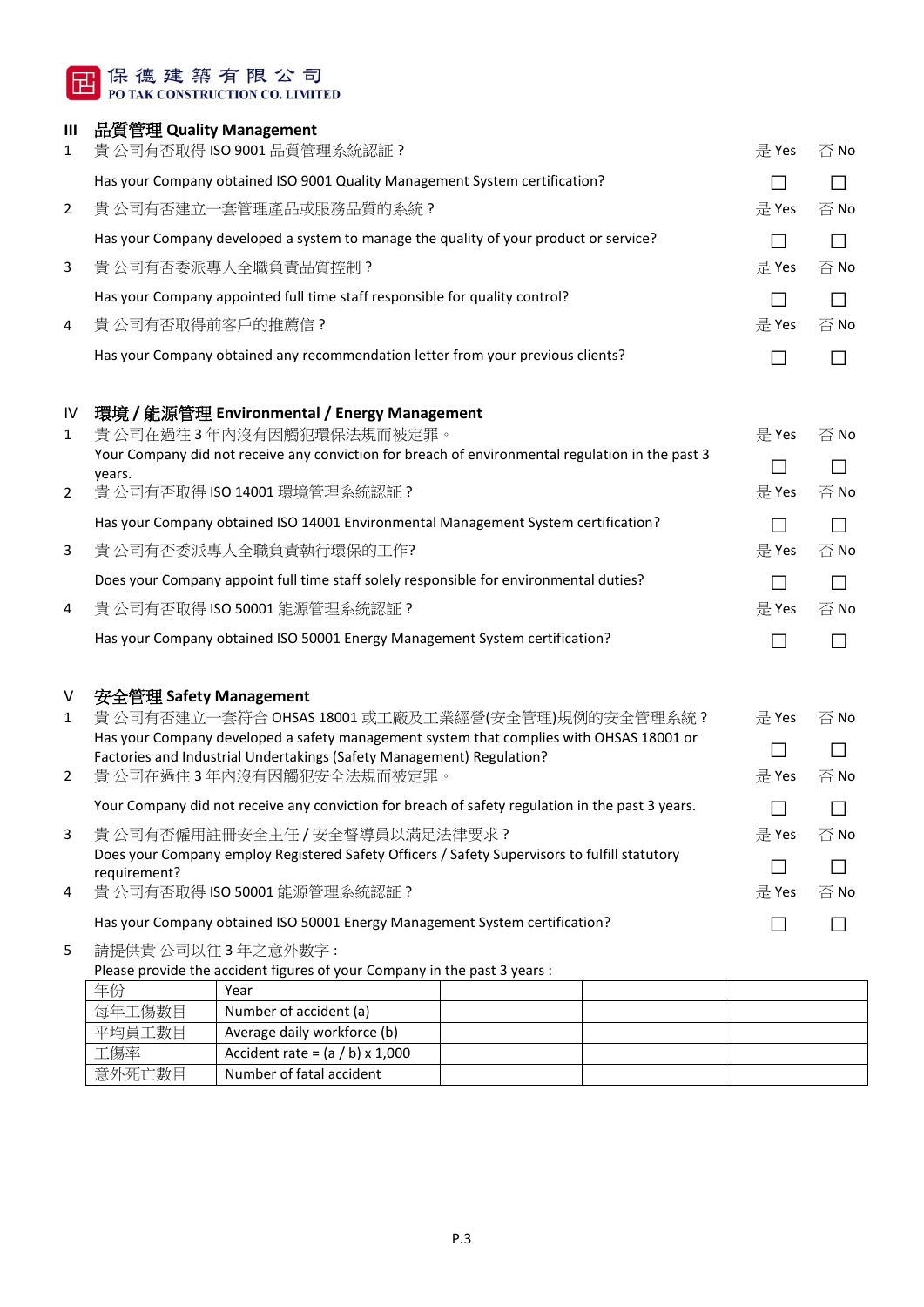

### VI 可持續發展 **Sustainability**

| 1              | 貴 公司有否推行過任何關愛員工的措施(如康樂活動、進修資助等)?                                                                     | 是 Yes | 否 No |
|----------------|------------------------------------------------------------------------------------------------------|-------|------|
|                | Has your Company implemented any staff caring initiatives (e.g. staff recreation activities, support |       |      |
|                | of staff continuing education)?                                                                      |       |      |
| $2^{\circ}$    | 貴公司有否推行過任何環境保育的措施(如綠色辦公室、植樹計劃)?                                                                      | 是 Yes | 否 No |
|                | Has your Company implemented any environmental conservation initiatives (e.g green office, tree      |       |      |
|                | planting scheme)?                                                                                    |       |      |
| 3              | 貴公司有否推行過任何服務社區的措施(如商界展關懷、慈善捐贈)?                                                                      | 是 Yes | 否 No |
|                | Has your Company implemented any community initiatives (e.g. caring Company, charitable              |       |      |
|                | donation)?                                                                                           |       |      |
| $\overline{4}$ | 貴 公司有否推行過任何企業管治的措施(如委任非執行董事、建立員工行為守則) ?                                                              | 是 Yes | 否 No |
|                | Has your Company implemented any corporate governance initiatives (e.g. appointment of               |       |      |
|                | non-executive directors, establishment of code of conduct)?                                          |       |      |
|                |                                                                                                      |       |      |
|                |                                                                                                      |       |      |

| 簽名          | 名字及職位              |
|-------------|--------------------|
| Signature : | Name and Position: |